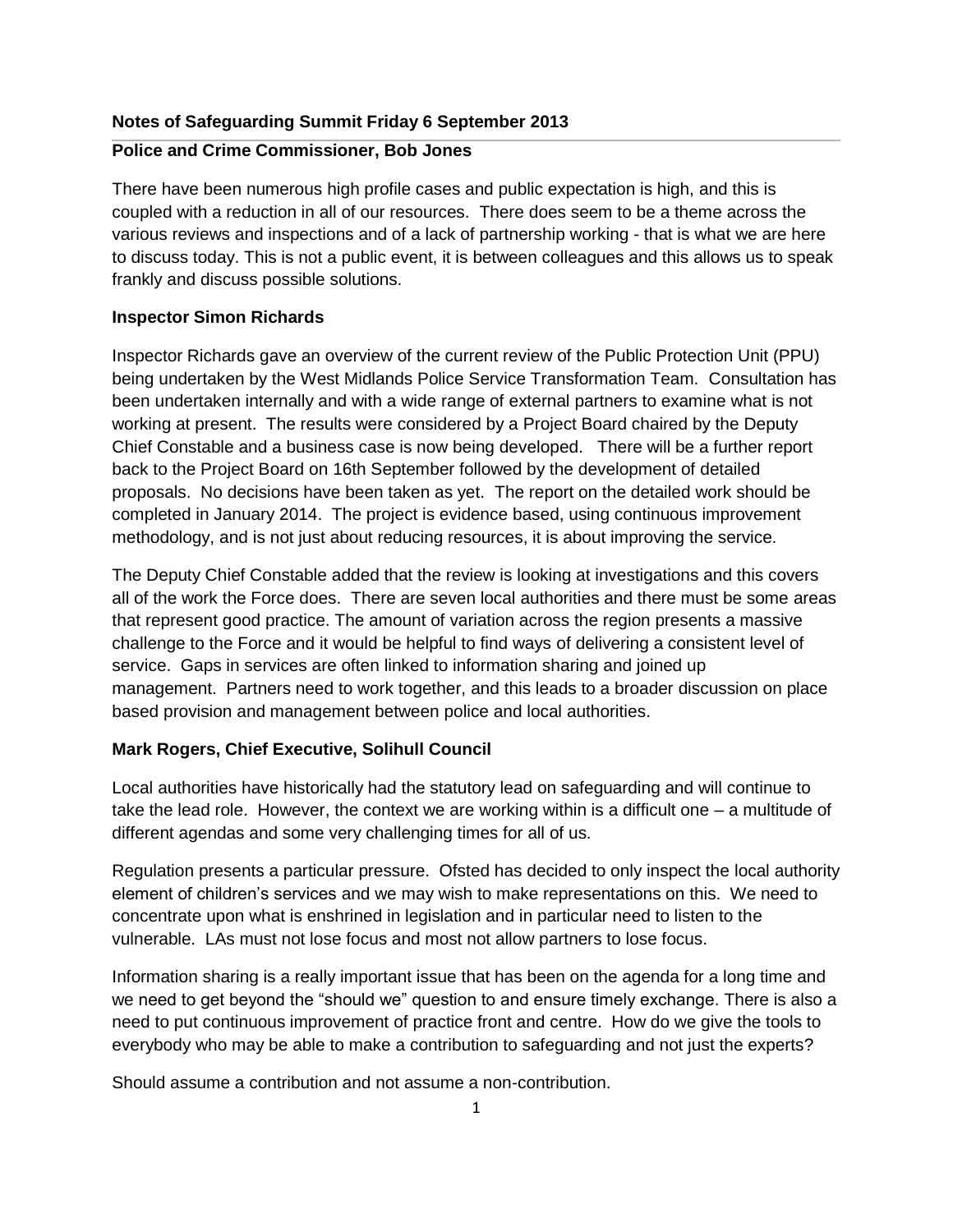LAs will continue to want to have a partnership board, and focus on both commissioning and quality assurance/scrutiny. LAs are becoming concerned about joint investment in shared priorities (eg CSE, DV) when for some partners resources are increasingly brought into the centre (Police, Probation).

In future we need more co-located and/or integrated multi agency activity and CSE is a good example of this imperative with examples elsewhere in the country of models that works. Multiagency teams are what makes the difference and we need to be less cautious in our decision making - we know what works already so, for CSE, let's just get on with it.

Safeguarding as an area of work is growing therefore we need to work at greater pace, and investment needs to keep up with this.

# **Supt Tim Bacon, West Midlands Police**

Role of unit is safeguarding children and adults. West Midlands Police is absolutely committed to these partnerships and the need to stand shoulder to shoulder to improve safeguarding. New developments such as the Central Referral Unit and the Vulnerable Adult Hub are in response to demand and are positive changes. There are many ways of delivering when we look around the country and we need to move to a sustainable model to protect victims. The safeguarding adult and children boards are crucial. The funding contribution from West Midlands Police is over £250k and this is a significant contribution that represents the Force commitment to the partnerships. Senior officers are present at all of the Boards and again this demonstrates the commitment. There may be economies of scale that can be achieved by more joint working for example at sub-group level between LAs. What we see far less of in recent times is joint training. Joint training is effective and builds on good practice, understanding and trust. A lot of the difficulties such as confusion over who should attend meetings etc, could be overcome by joint training.

## **Supt Martin Hurcombe, West Midlands Police**

There is a lot to be proud of in terms of protecting adults including the new Vulnerable Adult Hub. We need to look at the safeguarding adult Boards and assess whether they are delivering in terms of improved safety for vulnerable adults. We also need to ensure that the focus on vulnerable adults continues in order to build on the good work that has been achieved. The Force now makes a financial contribution to all of the safeguarding adult boards and is the first Force in the country to do so.

At this point the Commissioner opened a general discussion and asked people to focus on potential solutions.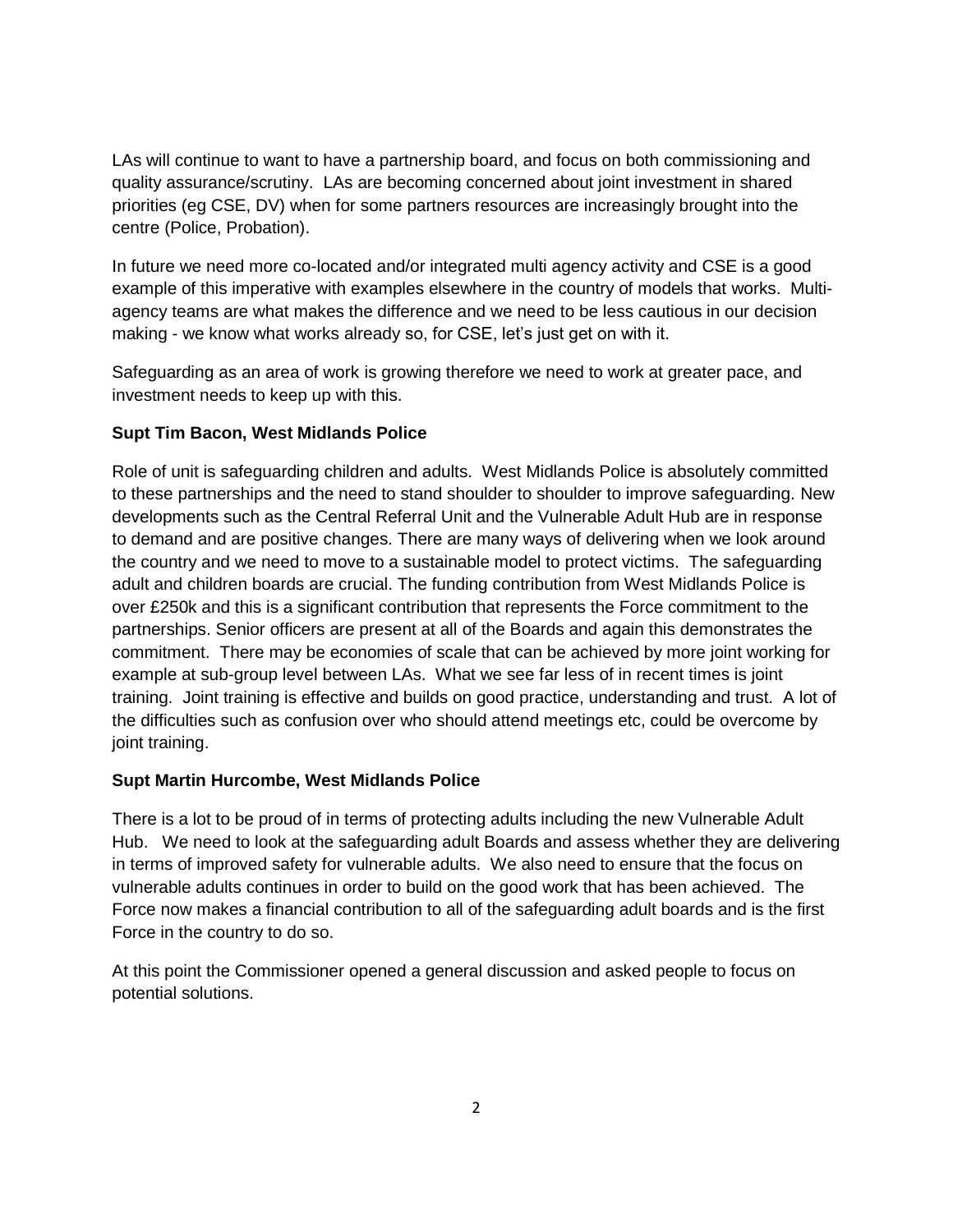### **Open Forum**

- Recent CSE arrests in Coventry were very good news and were the result of good partnership working. Discussion has a different perspective for some of those present as some people have a West Midlands perspective whilst others have a more local perspective. Ultimately, systems can make improvements but they do not make the solution. Appreciate the police financial contribution to safeguarding boards but £250k is not a lot in relation to what needs to be achieved.
- There are seven boards and 28 sub-groups with four main areas of business being discussed. The Force cannot send 28 officers to sub-group discussions. This is why the Force is focused upon assessing demand.
- However, it is at the sub groups that important discussions take place and solutions are developed. Maybe, if police cannot attend sub groups they could at least take part in some of the project wok they produce? If police do not participate in the sub-groups this is worry because there should be local officers with a contribution to make. The suggestion that there could be just four sub-groups and a senior police officer attends these sounds like box-ticking rather than a genuine contribution to partnership working.
- There is more emphasis than ever before on the Prevent agenda. Health are a most significant partner and they need to be invited to future events, as part of the problem is getting health to recognise their significant role in the Prevent agenda.
- A big concern about the approach taken in the review of PPU is the broad brushed assumption that one central referral unit can cater for entire West Midlands. This is a worry, instead of dealing with a gap we have at the moment around appropriate local advice on local matters we are moving in the opposite direction.
- It is disappointing that LAs have not been able to take up the opportunity to take part in the working groups for the review of the PPU. The review is about how to deliver the best service in the area, within a context of growing demand. There are opportunities as a collective group here today to introduce more joint working.
- Simon Cottingham also need to consider the role of other partners including health and the voluntary sector. One of the roles of the voluntary sector is that of provider. The sector has a level of commitment and ability to lever in other monies that brings a lot to the table, so need to consider wider partnerships.
- Training could be delivered jointly as there is inter-changeability in some of the things we do. This would enable partnerships to concentrate on the area specific sub groups that are needed.
- It has been agreed in principle to introduce a pilot MASH arrangement in Sandwell. When it comes to safeguarding individuals what makes a difference is a team of professionals who know each other well, see each other frequently and work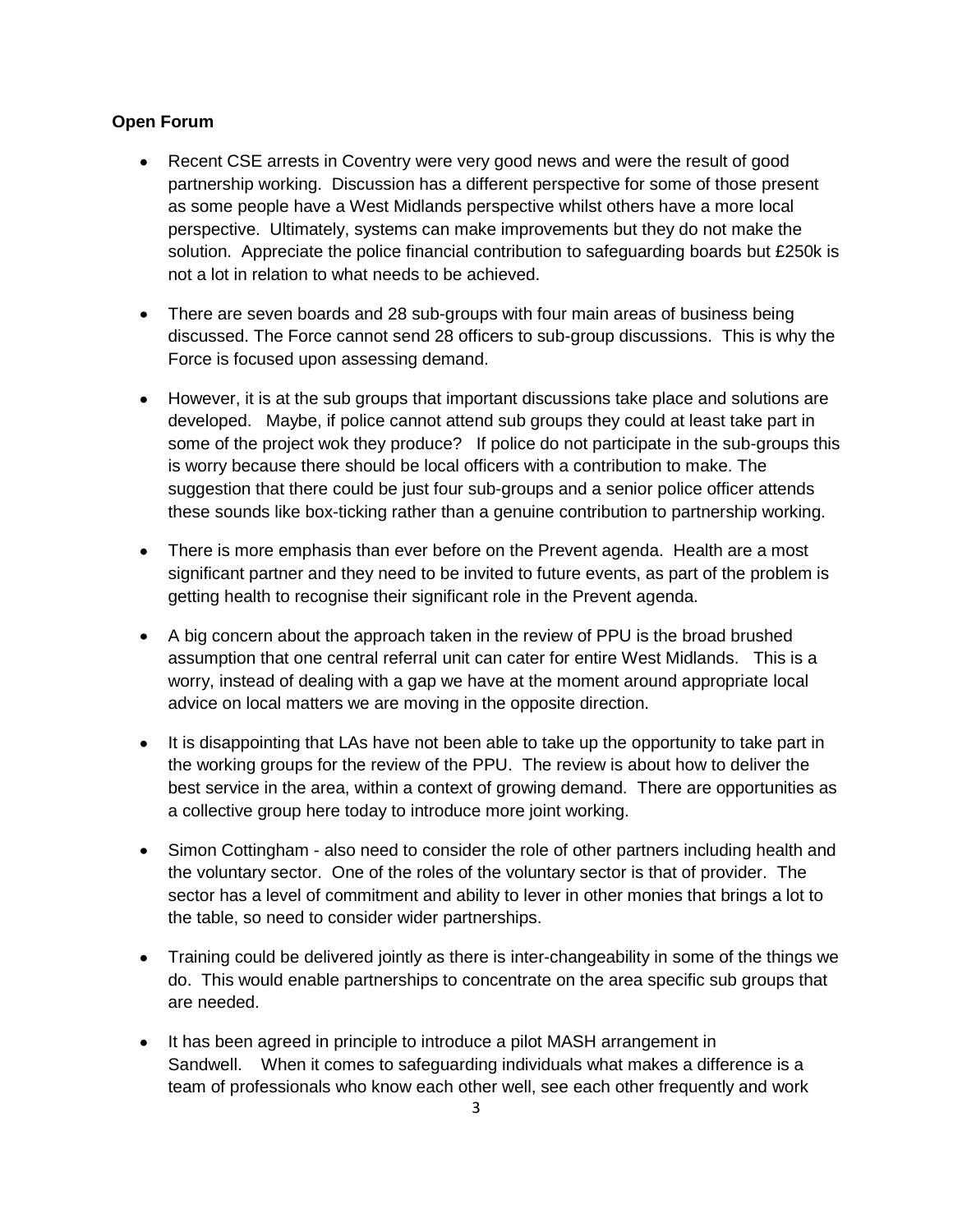together. We need to acknowledge the distinction between managing the system and providing the service.

- A CSE task and finish group has been set up to look at ways of working and in particular the feasibility of multi-agency teams. Whilst we await the outcome of the review in January, we need to continue to pursue the various work strands before then.
- How do we reconcile the desire to operate things in a standard way at a force level with the need for local delivery? There is a conversation to be had in terms of the flexibility we need to meet both needs. We also need to acknowledge that LA contribution to the PPU Review has not been what was requested and how can we remedy that? We need to make some progress on the spectrum of solutions at local authority level and also at force level.
- Impossible to get all partnerships to agree to all the solutions but we can start to introduce some common ways of doing things. This will be easier to achieve if all partners are included in the exercise and we identify those issues that are cross boundary. There are lots of things we can do to enable the Boards to work together and one of those things is not to ask people to attend a huge number of meetings.
- It would be helpful today if we could identify the common sets of work that we can do and move to agreement about what is practice and what is infrastructure. This might lead to understanding of how we fund the infrastructure. Also need to emphasise the importance of early help, what this looks like and what the contribution should be from different agencies.

At this point, Commissioner suggested the following areas to discuss with a view to move towards solutions:

# **MASH**

There is a debate about whether partnerships should be co-located or virtual. Agreement in principle has been reached to pilot a co-located team in Sandwell. It would be useful to know the outcomes of this pilot and use this to inform future strategy for the whole of the West Midlands.

It is not always clear what is meant by a multi-agency or a co-located team and there may be different interpretations of what is involved. We need to have a common understanding of what is being reviewed and what is in or out of scope of such a review. Various models may be possible and to inform the review in the West Midlands it would be useful to have an understanding of these models.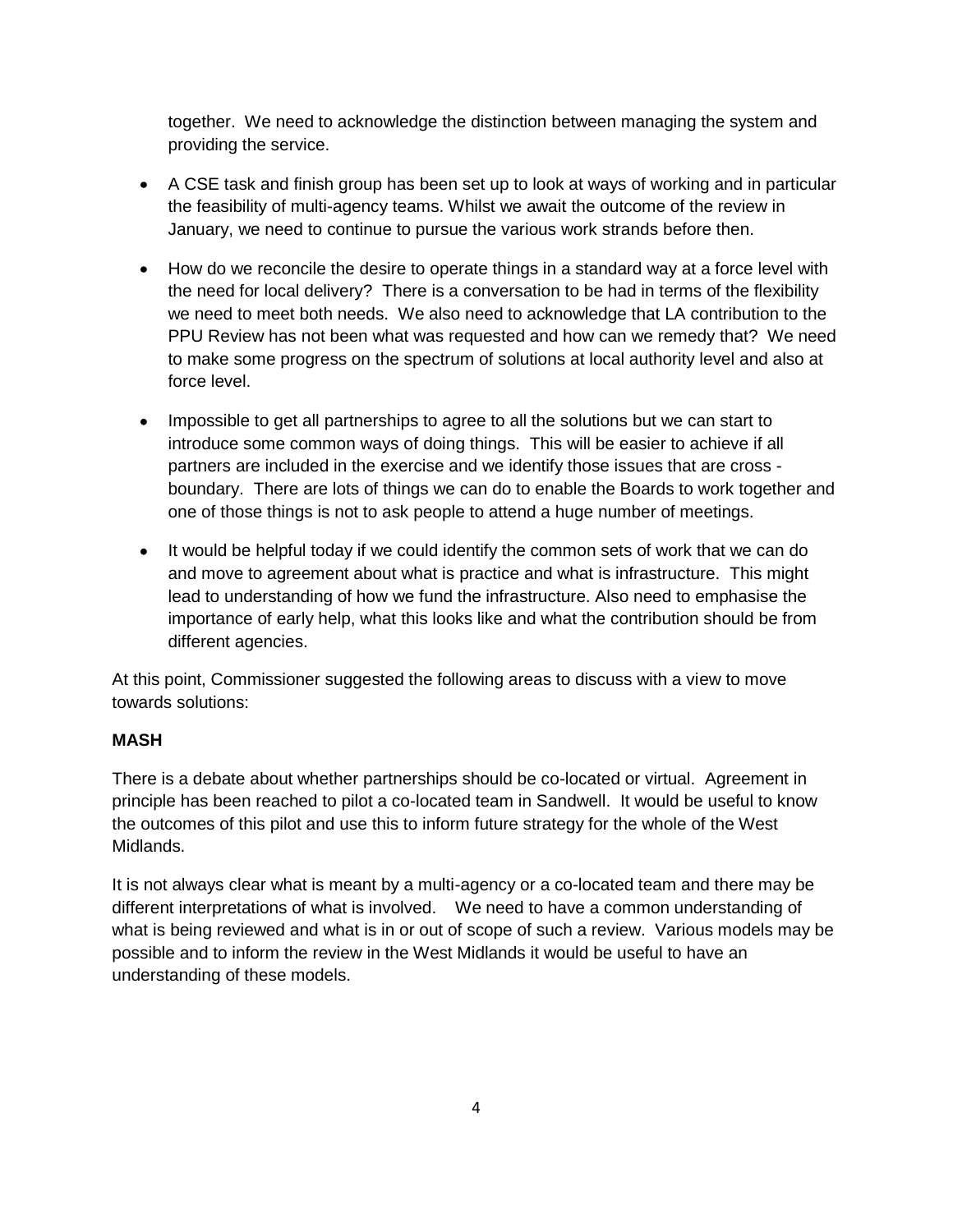### **Attendance at meetings**

This will be largely covered by the work in progress being led by Jane Held. Need to be sure that we are all genuine in terms of working together, and not simply going to agree but then set up a local approach in addition. Jane Held review should be complete by November.

It would be useful to go on behalf of the West Midlands to joint ADCS meeting next week that need to form a West midlands structure to discuss training and other joint potential areas.

### **Information Sharing**

This has been repeatedly raised as an area where improvements are needed, but what can we do about it?

The Vulnerable Adult Hub was set up to address this very issue, and information sharing also forms part of the work of the Service Transformation Team. There are no logistical reasons not to share but it still doesn't happen!

The richest picture comes when we add health information to police and LA information but this rarely happens. The discussion is different for adults - it is still about the what, not just the how. This is already being addressed by the current review and by the new Central Referral Unit.

Noted that there is already a competency framework for adult safeguarding and a training toolkit is being developed.

## **Early Intervention**

Prevention will be discussed more at the Summit on 8 October. Hope as many as possible will take part in that.

## **Future Working**

Overall it was agreed that the Summit had been useful. It would be of benefit to repeat and:

- discuss the agreed actions from today's event
- receive and discuss updated information on the review of the PPU
- receive a report from the task and finish group on ways of working
- determine whether there is a need for an ongoing meeting structure for this group

It was agreed that a further meeting take place in January 2014. Health colleagues should also be invited to attend.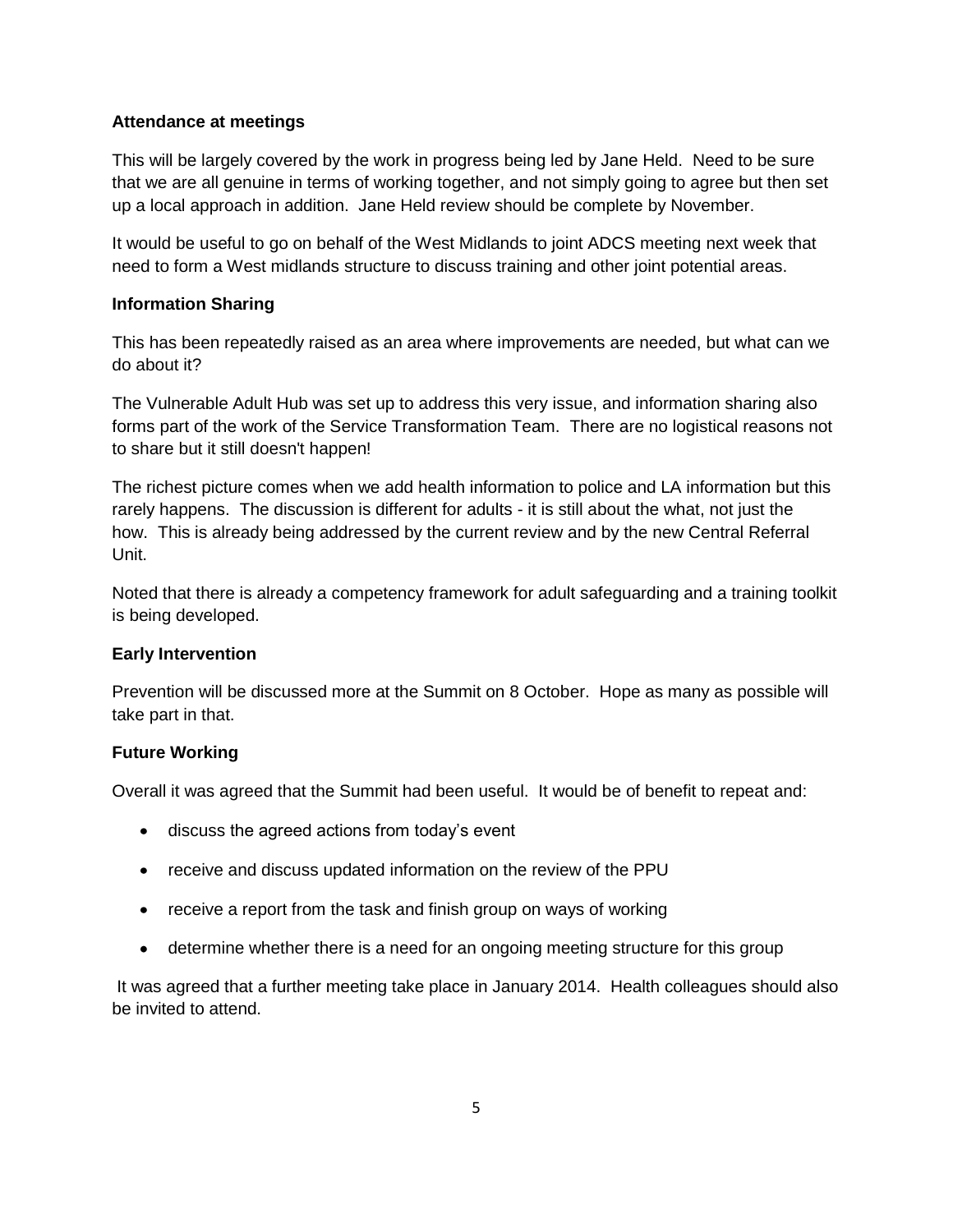# **Summary of actions**

| Pursue the MASH pilot in Sandwell                                                                    | Jan Britten           |
|------------------------------------------------------------------------------------------------------|-----------------------|
|                                                                                                      | <b>WMP</b>            |
| Mark Rogers and DCC to further discuss the detail of how MASHs                                       | <b>Mark Rogers</b>    |
| could work in future, to be pursued through planned engagement of the<br>DCC with WM met Chief Execs | David Thompson        |
| Invitation this month to attend meeting to discuss the PPU review                                    |                       |
| further at a chief executives joint meeting                                                          |                       |
| At next meeting consider if there is a need for a review of the national                             | All                   |
| learning to see what can work, possibly to be undertaken by a                                        |                       |
| reference group rather than appointing a single person to act as expert                              |                       |
| in this field.                                                                                       |                       |
| Jane Held be asked to consider whether the review she is currently                                   | <b>Stephen Hughes</b> |
| leading could also addresses the issues from emerging from today.                                    |                       |
| The group could be asked to consider extending its initial terms of                                  |                       |
| reference to accommodate this work. This would include:                                              |                       |
| 1. Attendance at meetings - what would be the impact on the                                          |                       |
| requirement to attend case review and other meetings if the                                          |                       |
| MASH model was to be pursued?                                                                        |                       |
| 2. What are the possibilities and opportunities in relation to joint                                 |                       |
| training between partners?                                                                           |                       |
|                                                                                                      |                       |
| 3. Consider and comment upon the issues raised at the                                                |                       |
| Safeguarding Summit on 6 September.                                                                  |                       |
| Chief and Deputy Chief Constable to discuss information sharing when                                 | Deputy Chief          |
| they attend the meeting of West Midlands Chief Executives, and in                                    | Constable             |
| particular how the work of the central referral unit and the service                                 |                       |
| transformation project can feed in to this wider debate (this should also                            |                       |
| include dissemination of information from DHRs).                                                     |                       |
| Alternatives for improving information sharing should be explored with a                             | All                   |
| view to implementing improvements as soon as possible.                                               |                       |
|                                                                                                      |                       |
|                                                                                                      |                       |